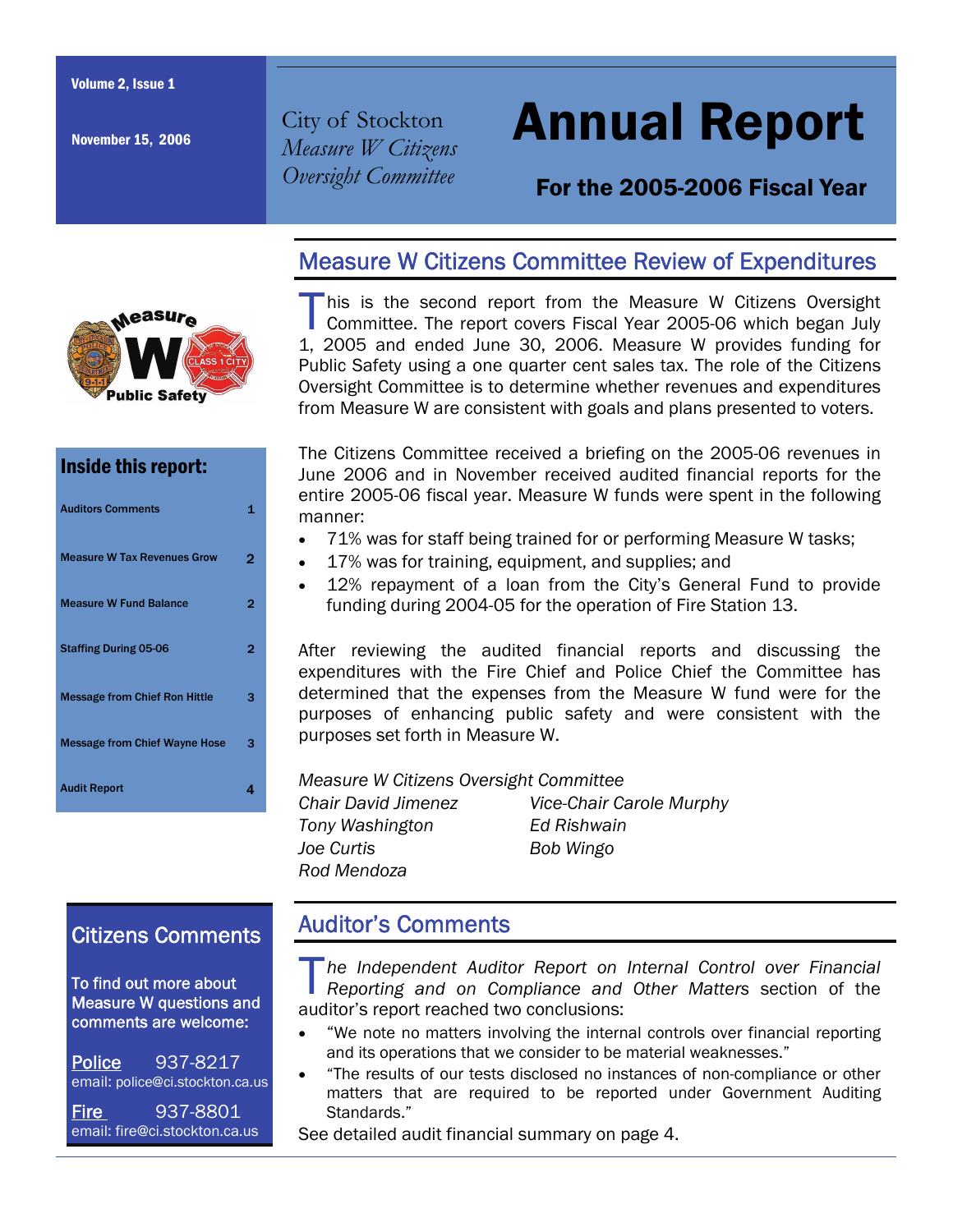### Measure W Tax Revenues Grow

The tax revenues from Measure W grew from \$1,047,510 in Fiscal Year 2004-05 to \$9,941,134. Only two payments had been received in 2004-05, because of the mid-year passage of Measure W. 2005-06 had a full year of payments. In fact, due to an accounting adjustment, 2005-06 had fourteen months of revenue. Future years will have the normal twelve months of payments.

The monthly average during 2005-06 was \$765,000. This amount will grow or shrink with the volume of sales tax expenditures within the boundaries of Stockton.

#### **Funds Received From Tax**



#### **Measure W Fund Balance Staffing During 05-06**

The Measure W Fund (081) began July 2005 with a deficit of \$882,377. The deficit was the result of Measure W expenditures in Fiscal Year 2004-05 related to the opening of Fire Station 13 in Northeast Stockton and the number of months that the State Board of Equalization took to begin remitting Measure W Sales tax proceeds. The \$882,377 was resolved, temporarily, with a loan approved by the City Council in June of 2005 .

During 2005-06, \$9,941,134 was received from Sales Tax proceeds and an additional \$98,569 was received from interest related sources for a total revenue of \$10,039,703. This revenue was used to pay back the loan from the General Fund and pay for safety personnel and equipment with \$7,362,282 from the fund. The Measure W fund ended Fiscal Year 2005-06 with \$2,677,421.

One of the goals for the next three Fiscal Years is to accumulate a fund balance that would provide a reserve of 25% of the annual cost for Measure W expenses. The need to establish such a reserve is required by the Program Guidelines for Measure W, under the heading of *Economic Uncertainty Fund*.

During Fiscal Year 2005-06 the Police<br>Department added eleven officers using Measure W funding. These officers joined the seven who were added in Fiscal Year 2004-05 for a total of eighteen by June 2006. Since the end of Fiscal Year 2005-06 the Police Department has added thirteen more officers and one lieutenant for the North Stockton area for a current total of thirty-two.

During Fiscal Year 2005-06 eight Measure W funded positions were added to the Fire Department. These new positions provide a portion of the staffing for the new Truck Company serving North Stockton. These eight positions join the nineteen positions added through Measure W during Fiscal Year 2004-05. The total Fire Department Measure W staffing is currently twenty-seven.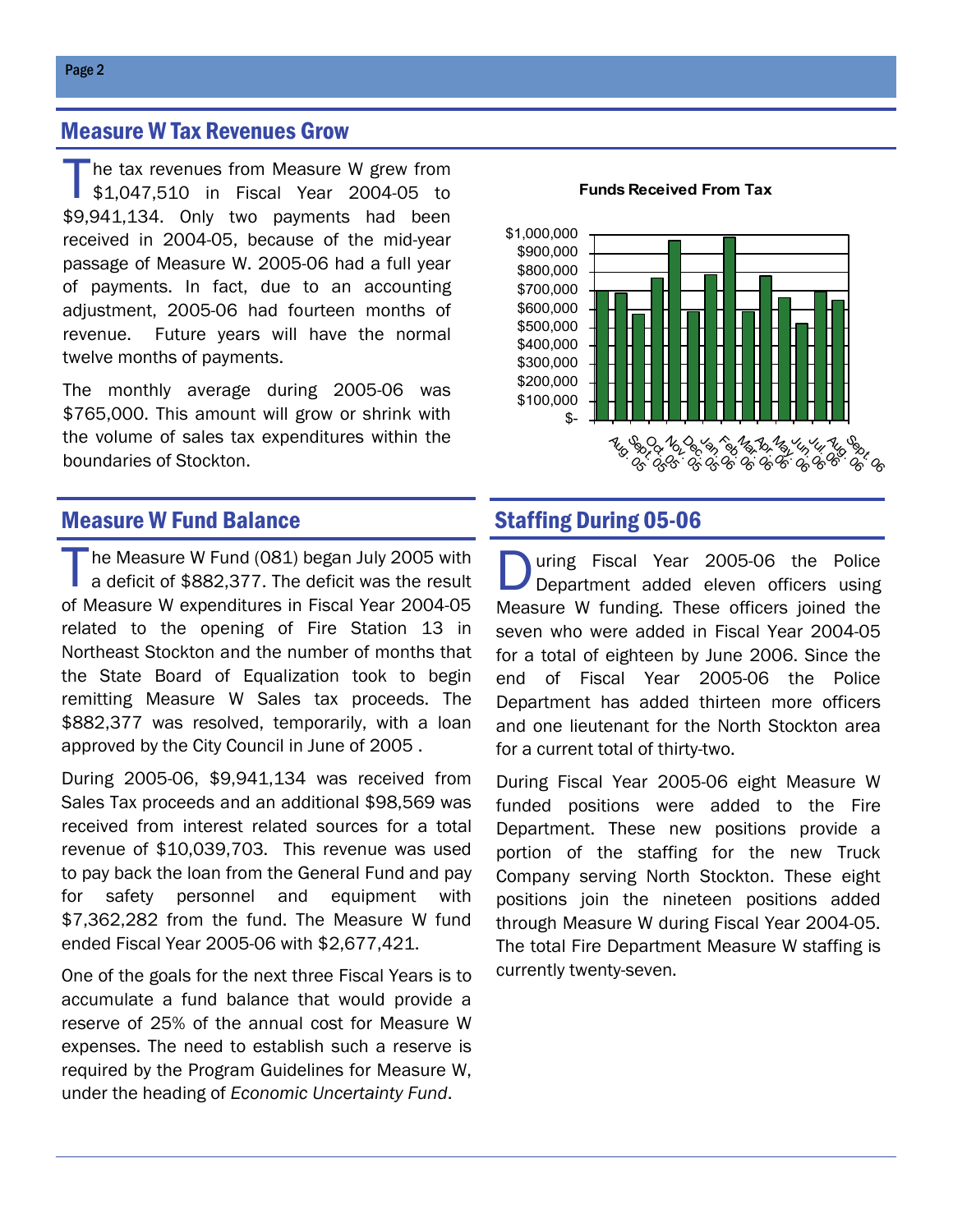

 $\vert$  ew Measure W positions have had a positive impact on the community. The explosive growth in North Stockton caused increased emergency response times for the fire stations and Truck Company located in the area.

The opening of Company 13 in Northeast Stockton has greatly reduced response times to that part of Stockton. Last year the new company responded to 1,078 emergency calls:

- 216 Fire Calls
- 678 Medical Calls
- 112 Vehicle Accidents
- 10 Rescue Calls (with persons trapped)
- 23 Hazardous Materials Calls
- 39 Other

In the same manner the addition of Truck 7 partially funded by Measure W revenue has enabled the Fire Department to adequately provide specialized truck coverage in the North Stockton area. Since the opening of the new truck company in April through June 30, 2006, Truck 7 responded to 175 emergency calls:

- 39 Fire Calls
- 82 Medical Calls
- 19 Vehicle Accidents
- 12 Rescue Calls (with persons trapped)
- 2 Hazardous Materials Calls
- 21 Other

A new Training Division position provides a comprehensive firefighter driver's safety program teaching Company Officers and Engineers (vehicle drivers) safe driving practices while responding to emergencies. The position funded by Measure W allows the Fire Department to provide safe driving practices training in an effort to meet our new goal of reducing vehicle accidents by 90%.

Measure W funding has made a clear positive impact on the ability of the Fire Department to better serve the community.

#### Ron Hittle, Fire Chief

## Fire Chief's Report Police Chief's Report



uring the last half of 2005 the Police Department working with the City's Human Resources Department ramped up the Police Officer recruiting process to fill new positions made available by Measure W and normal vacancies among

General Funded positions. The first results of these efforts came during fiscal year 2005-06 as Officers graduated and were assigned to operating units.

Eighteen officers who are funded by Measure W are now assigned to the Field Operations Division and the majority are working Patrol assignments as Patrol Officers. In addition to their regular Patrol duties several of the officers whose positions were made possible by Measure W funding have specialized or extra duties.

- Two Officers are assigned to DUI enforcement positions
- One Officer is assigned to the Kentfield Action Team (KAT) as a Community Police Officer (CPO)
- One Police Officer is a SWAT Officer and also participates in the Department's Equestrian Program
- One of the new Officers regularly assists with recruitment efforts focusing on recruiting individuals exiting the military

After the close of Fiscal Year 2005-06, thirteen more officers were hired with Measure W funds and are currently in training. These will be assigned to Patrol duties as they complete their training.

Measure W provides funds for hiring and equipping added officers. The benefits of these added officers will become increasing apparent as the officers become familiar with their assignments and as the officers currently in training graduate and join them.

#### Wayne Hose, Police Chief